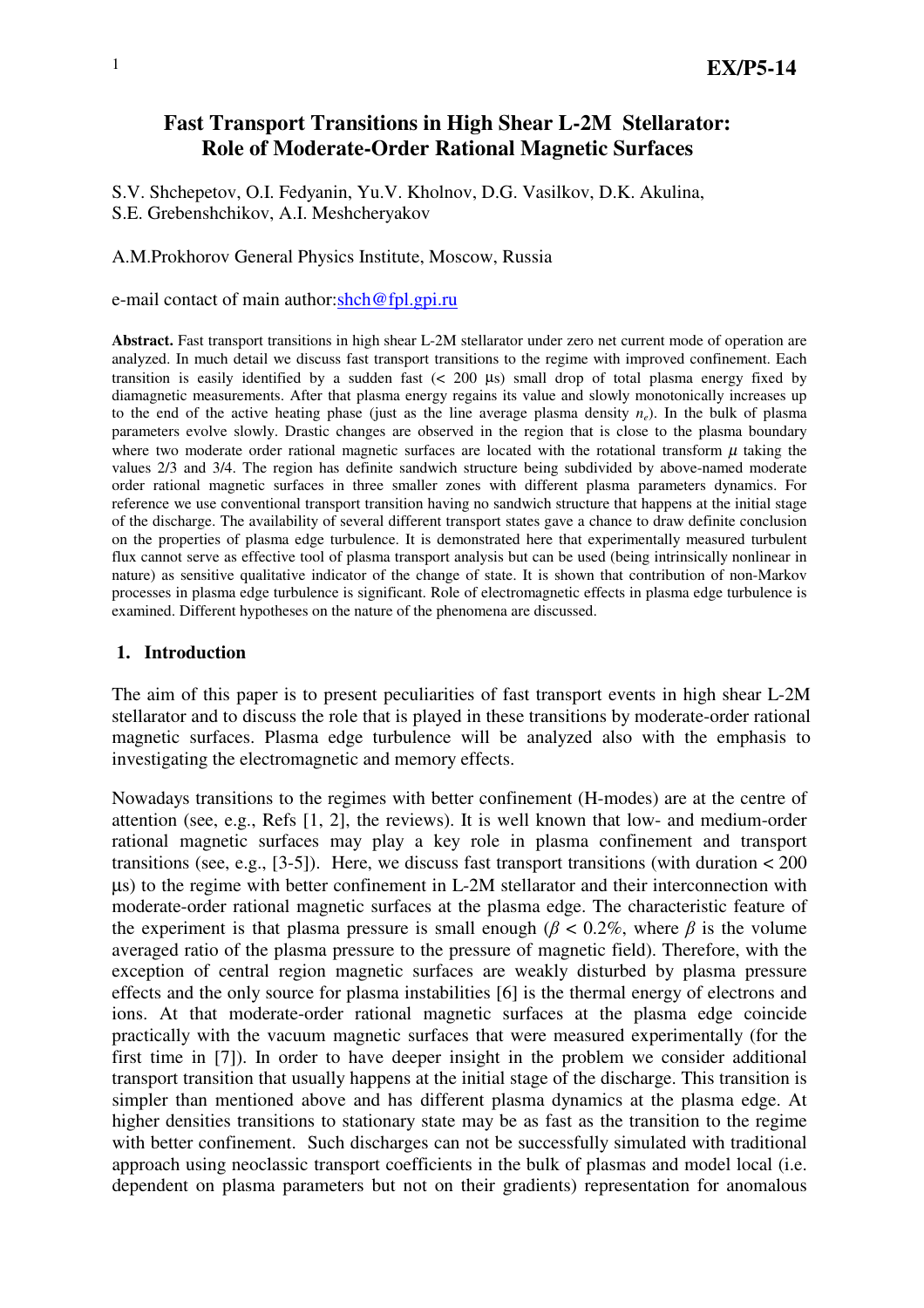transport coefficients at the plasma edge [8]. Not raising the question whether transport coefficients are intrinsically non-local we shall search properties of plasma edge turbulence and estimate role of non-Markov processes. Nowadays it is commonly accepted that transport at the edge is dominated by plasma turbulence. Similarity in characteristics and structure of edge turbulence between different confinement devices was found (see, e.g., [9,10], and references therein). Most frequently used method of edge turbulence analysis is based on the use of Langmuir and magnetic probes. Here, we shall examine properties of experimentally measured turbulent flux and clarify role of electromagnetic effects in plasma edge turbulence.

## **2. Experimental device**

L-2M is a medium size high shear classical stellarator with the multipolarity  $l = 2$ , the total number of magnetic field periods  $N = 14$  and the major radius  $R = 100$  cm. So called "standard" (most frequently used) configuration has the rotational transform  $\mu$  ( $a = 0$ ) = 0.18 at the vacuum magnetic axis and  $\mu$  ( $a = a_p$ ) = 0.78 at the vacuum separatrix with the average radius  $a_p = 11.5$  cm. Here *a* is the average radius of magnetic surface. The vacuum magnetic field at the magnetic axis is  $B_0 \approx 1.34$  T. Plasmas in these experiments were produced and heated by means of ECH with a maximum power of 300 kW. The experiments were performed at boronized wall conditions. The plasma pressure was sufficiently small  $\beta \leq$ 0.2%. Small positive (i.e. increasing vacuum rotational transform) plasma currents with total current  $I_p < 1$  kA (bootstrap current) cannot visibly change shear, modify equilibrium and be a driving force for instability. The vacuum magnetic configuration has magnetic hill all over the plasma volume. However, plasma induced shifts of magnetic surfaces lead to creation of the magnetic well at  $x < 0.6$ . For all the plasma pressures relevant to the experiment, plasma is stable with respect to ideal MHD modes. Resistive interchange modes that cannot be stabilized by shear are unstable at the plasma edge. In low-β case they can lead only to the enhancement of transport.

#### **3. Fast transport transitions to the regime with improved confinement**

In subsequent two sections two different transport phenomena will be discussed. Among



other diagnostics they are well defined by diamagnetic measurements. Therefore at Fig.1 are depicted thermal plasma energy *W* extracted from diamagnetic measurements and its time derivative *dW/dt* versus time for typical discharge. Also necessary characteristic times are introduced. Those are: characteristic time of  $dW/dt$  twofold decrease  $\Delta$ *tdrop*, blue broken line marks the beginning of the transport transition *tspike*, red broken line marks the end of active

heating phase *toff*. We start with the description of the fast transport transition to the regime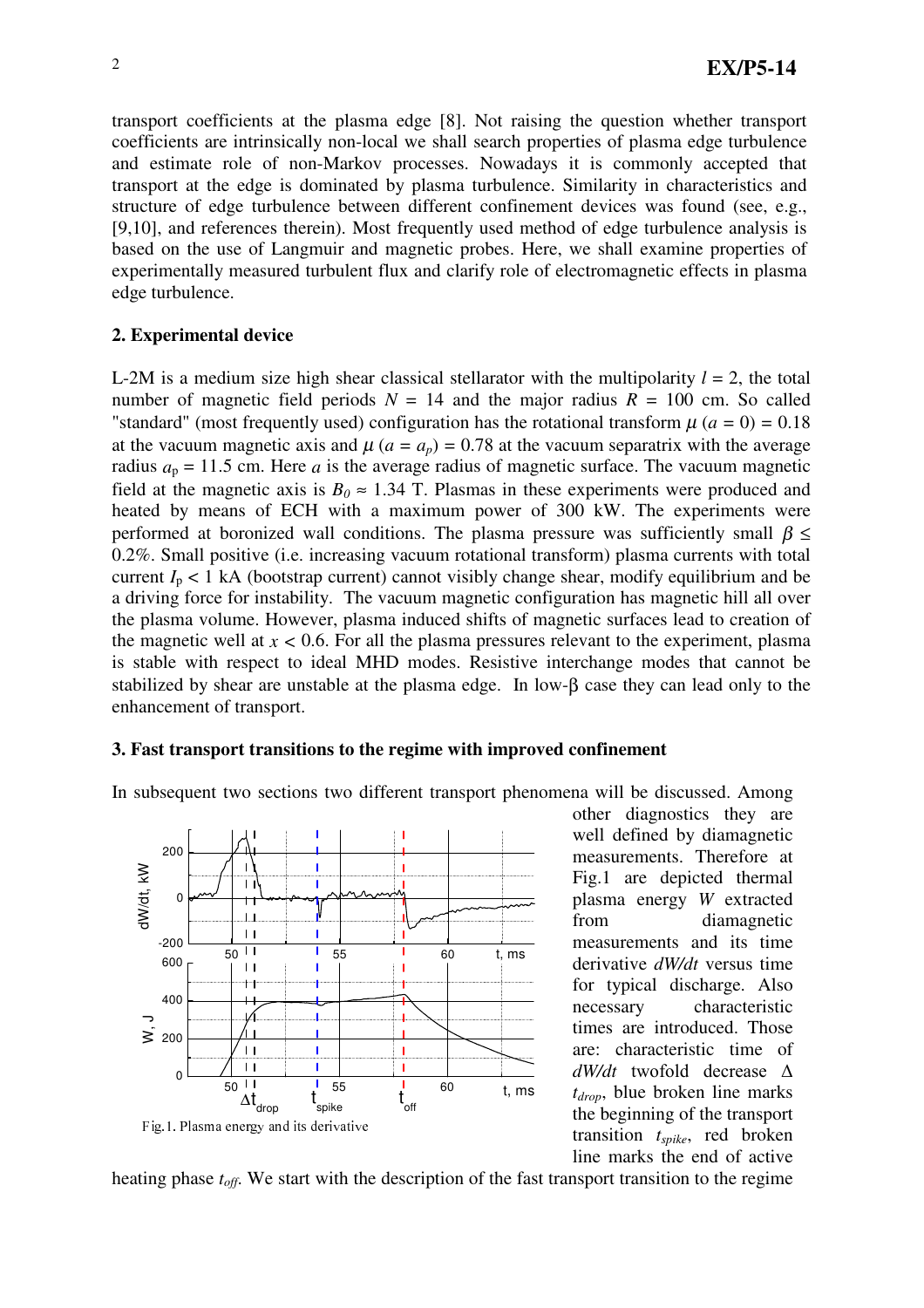with improved confinement [6] that is easily identified by a sudden fast  $(< 200 \text{ \mu s})$  small drop of total plasma energy fixed by diamagnetic measurements. After that plasma energy regains its value and then slowly monotonically increases up to the end of the active heating phase (just as the line average plasma density  $n_e$ ). However, increase of total energy is small  $\sim$  5-10% (in rare cases 15%). In the bulk of plasmas after the transition plasma parameters evolve slowly. Drastic changes can be observed in the region that is close to the plasma boundary, where two moderate order rational magnetic surfaces are located with the rotational transform  $\mu$  taking the values 2/3 and 3/4. Relative values of plasma parameters fluctuations and their spectrum widths decrease significantly in this region. The region has definite sandwich structure. It is shown that plasma energy fast loss occurs in the closest to the plasma boundary smaller zone and plasma parameters do not restore their previous values there up to the end of discharge. In the rest of region drastic changes are observed in floating potential value. In the vicinity of magnetic surface with  $\mu$  $= 2/3$  (and deeper inside) floating potential abruptly drops with the beginning of transition and does not restore its value even after the end of active heating phase. In the zone between positions of rational magnetic surfaces with  $\mu$  equal to 2/3 and 3/4, respectively, floating potential abruptly drops with the beginning of transition and restores to the value smaller than the initial one after the small delay with respect to the end of active heating phase. On the whole transport event demonstrates features typical of bifurcations with the exception of small zone between positions of rational magnetic surfaces with  $\mu$  equal to 2/3 and 3/4, where plasma behavior is more complicated. For reference we have presented in Fig.2 profiles of rotational transform at vacuum magnetic surfaces (solid line) and surfaces (broken line) that are shifted due to plasma induced magnetic fields. Zero net



Fig.2. Rotational transform profiles

plasma energy at the end of active heating phase are presented. At given value of average density transport events appear only at higher heating powers. However, heating power necessary for transport event grows with density but weaker than power per particle law. Definite lower density threshold is seen in plasma line averaged density  $n_e \sim 1 \times 10^{13}$  cm<sup>-3</sup> for existence of transport event. The discharges with densities below the lower threshold show no fast transport events. No definite higher density threshold is seen. Maximum density here is that attained for ECH plasmas in L-2M. At higher densities there is a lack of microwave absorption due to refraction. Data from this region are fragmentary. Thus it

current case was considered,  $\beta$  = 0.2%, plasma pressure was taken to be rather peaked  $p \sim (1-x^2)^3$ ,  $x =$ *a/ap*. The plasma pressure profile is slightly more peaked than that of experiment, the  $\beta$  value is the largest possible in the frame of experiments presented. Necessary conditions for the phenomenon appearance are presented in Fig.3. Part of L-2M database discharges in co-ordinates *ne*, *W* and *P* (heating power) is presented*.* Dark red circles (black one for projections) denote discharges without transport event and pink circles (open circles for projections) with. Discharges with transport event have as a whole higher energy. Here the values of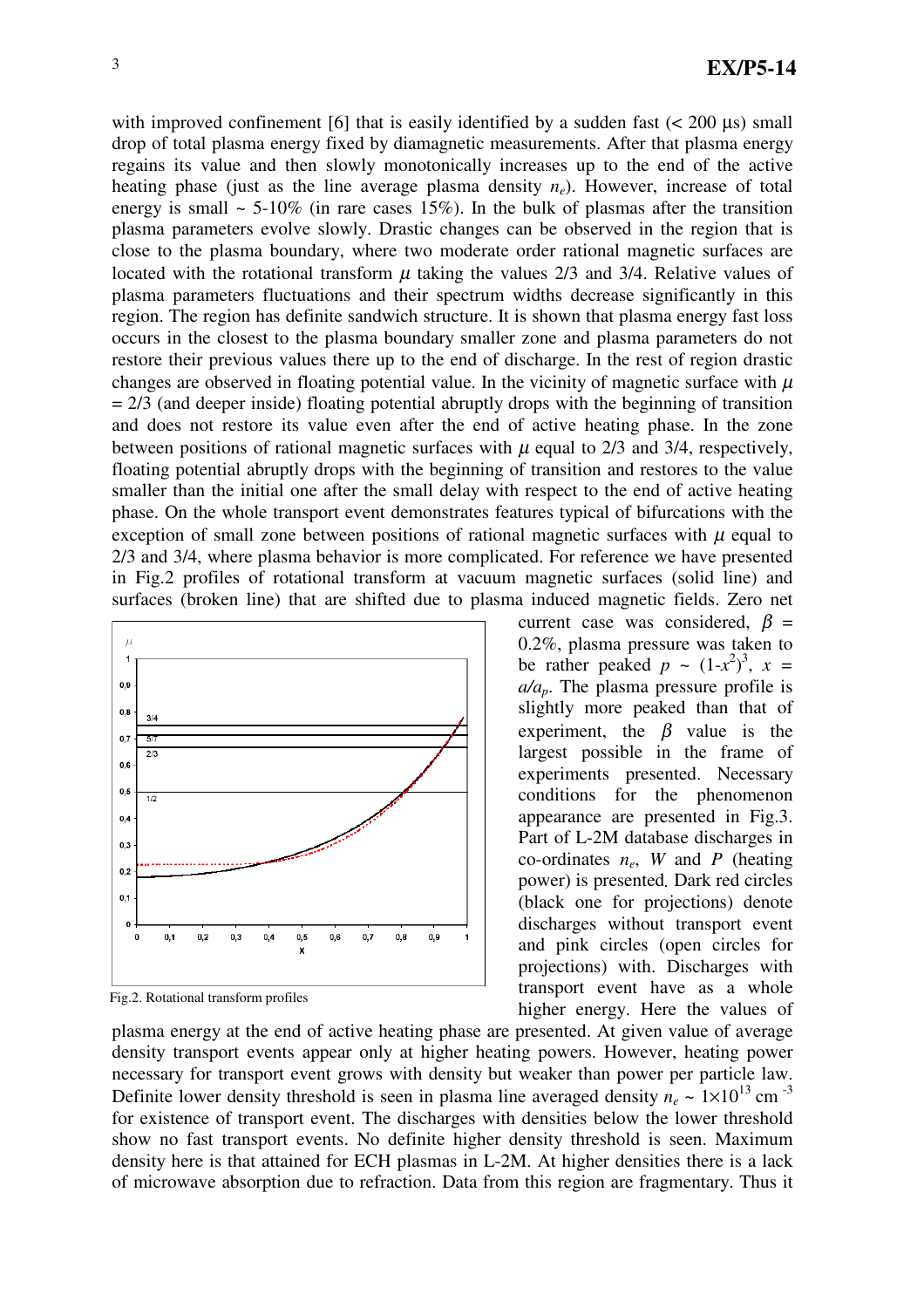is not possible to determine safely if there is an upper density limit for transport event. The beginning of transport event shifts towards the beginning of the discharge with the increase of heating power at given density. For example, in the range of  $n_e \sim (1\t{-}1.5)\times 10^{13}$  cm<sup>-3</sup>, we obtain using method of least squares that the averaged shift of the beginning of the event ~ 3 ms for changing *P* from 180 to 250 kW.



with improved confinement

The observed transport event bears some similarities with H-modes observed at different devices. In the vicinity of low order rational 2/3 (and deeper inside) average floating potential behavior is qualitatively the same that was observed in CHS experiments [4] where Langmuir probe was located close but inside of separatrix. In the zone between positions of rational magnetic surfaces with  $\mu$ equal to  $2/3$  and  $3/4$ , respectively, floating potential behavior is similar to that was observed in W7- AS experiments [11]. We

hypothesized that such a behavior is characteristic for the vicinity of low or moderate rational magnetic surfaces. On rational magnetic surfaces magnetic field lines close on themselves after n toroidal (m poloidal) turns having shortest connection lengths  $\sim 2\pi Rn$ (where  $R$  is the major radius). In order to have positive feedback along these shortest ways instabilities are necessary. Traditional magnetohydrodynamic (MHD) instabilities cannot be considered as the trigger for transport transition. Calculations show that at the values of  $β$  typical of experiment, plasmas are more than order of magnitude below Mercier threshold that guarantee also the stability of ideal MHD modes in the vicinity of sandwich structure. Resistive interchange modes that are typical for stellarator plasma edge cannot be considered as the candidate for trigger as they have no threshold in plasma parameters. We suppose that coupling of drift modes to Alfven and acoustic waves in the presence of stationary electric field may be responsible for triggering transport event. Recently [12] we have already used this approach (neglecting electric field) for explanation of electromagnetic modes in completely MHD stable TJ-II (Spain).

### **4. One more fast transport transition**

In this section we consider additional transport transition that usually happens at the initial stage of the discharge. This transition is not so interesting as mentioned above and has no sandwich structure. It occurs that the transition to stationary phase of plasma energy (from the beginning of the discharge) depending on the value of heating power and plasma density may be fast or slow. Our prime interest here is with the fast transport transitions having the characteristic times of the same order as of the transition to the regime with improved confinement. In order not to complicate the issue let us divide all the discharges into two groups on the basis of characteristic time  $\Delta t_{drop}$  and use the same co-ordinate system as in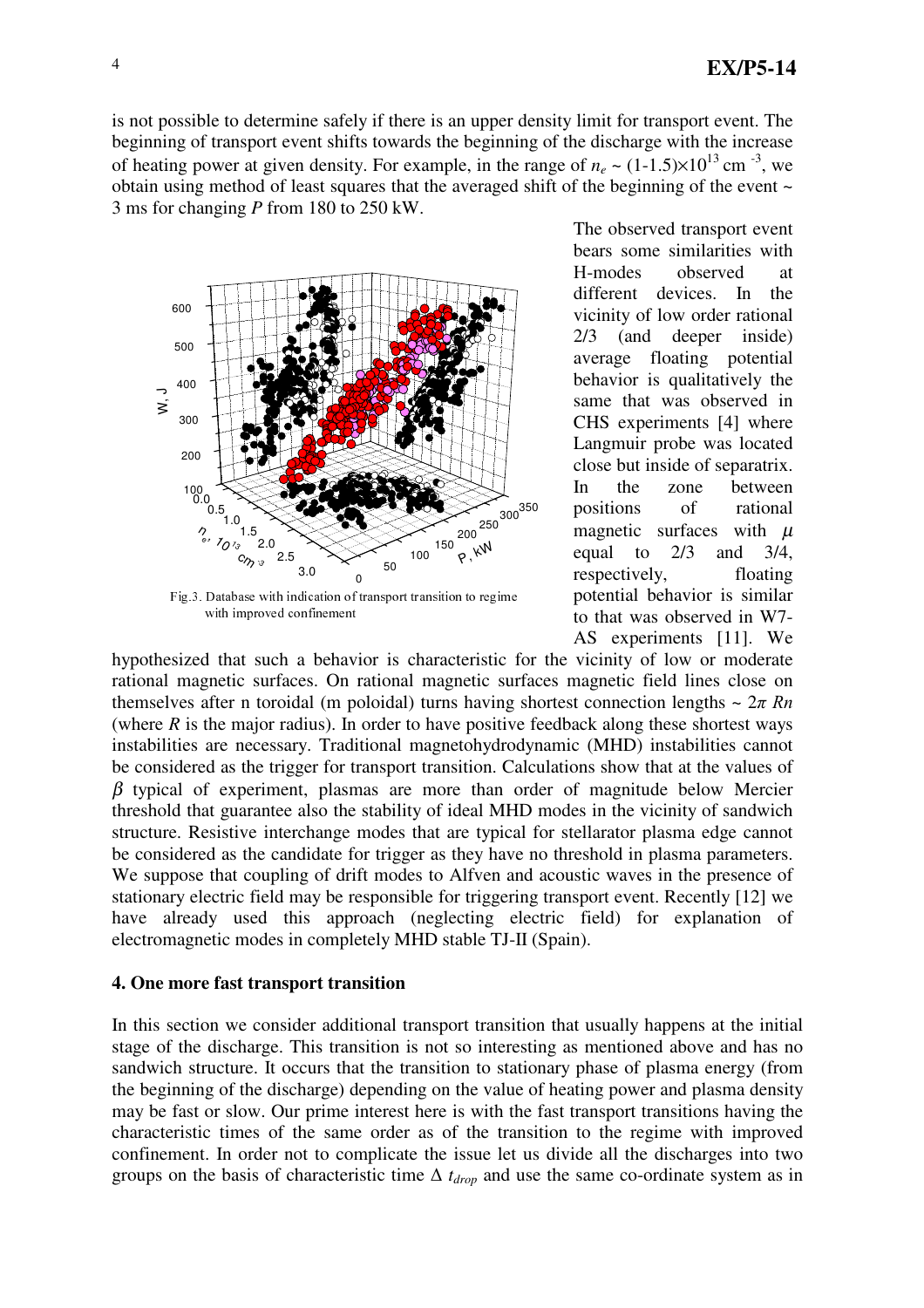Fig.3. At Fig.4 discharges with  $\Delta t_{drop} > 300$  µs are depicted in dark green (black circles for projections) and with  $\Delta t_{drop} < 300$  µs in light green (open circles for projections). Comparing Figs.3,4 one can see that fast transition to stationary state and fast transition to the regime with improved confinement can adjoin in one discharge but only at higher densities and higher heating powers. From Fig.4 we observe that there is no definite power per particle condition for the fastness of the transition to stationary state. It is pertinent to note that during the transition the majority of plasma parameters evolve slowly. However, two processes are as fast as the change of *dW/dt.* At the plasma edge fluctuations (measured by Langmuir probes) abruptly grow and in the spectrum of Mirnov oscillations grow high

frequencies (> 20 kHz). This observation arise question whether high frequency components of magnetic oscillations can play leading role in plasma transport. We can give definite negative answer to this question. At the amplitudes of magnetic signals estimated island widths are small and cannot overlap. Thus high frequency electromagnetic oscillations can only be the characteristic of plasma edge turbulence. Two particular properties of plasma edge turbulence will be discussed in following sections.



Fig. 4. Database with indication of fast transitions to stationary state

#### **5. On memory effects in plasma edge turbulence**

Let us discuss one of the properties of the time series that are formed by the experimental signals. Here we shall use data from Langmuir probes inside plasmas. Construction of probe and principles of measurement are just the same as in [6]. It is necessary to mention that signals from magnetic probes definitely contain quasiharmonic oscillations [6]. That is not surprising as in vacuum region magnetic field is governed by linear differential equation. In order to move the probe deeply in plasmas we have used discharges with not very high parameters, where  $n_e \approx 1.5 \times 10^{13}$  cm<sup>-3</sup> and  $W \approx 400$  J. For the sake of definiteness we use experimentally measured floating potential *V<sup>f</sup>* . Here and below in Figs *x* denotes position of probe, five-unit number is the number of discharge in database. As an example let us choose time interval 2 ms at the stationary phase of discharge and consider in detail properties of time series formed by  $V_f(t)$  signal with temporal quantization  $\Delta t = 1$  µs. From the signal another one can be formed, namely  $\Delta V_f = V_f(t + \Delta t) - V_f(t)$ . At Fig.5 (a) autocorrelation functions versus time displacement are presented and it can be seen that correlation time for the increment of function is the order of magnitude lower than that for the function. Such a behavior is typical (not only, however) for nearly-Markov processes. Remind that in some special cases increments instead of functions are used in order to increase the role of high frequency processes and to get rid from elements of memory (see, e.g. [14]). However, it is improvident to conclude on memory effects comparing autocorrelation functions of the signal and its increment only. To get insight into the problem let us use the procedure that consists in expanding the signal in Fourier spectrum and cutting the spectrum in parts with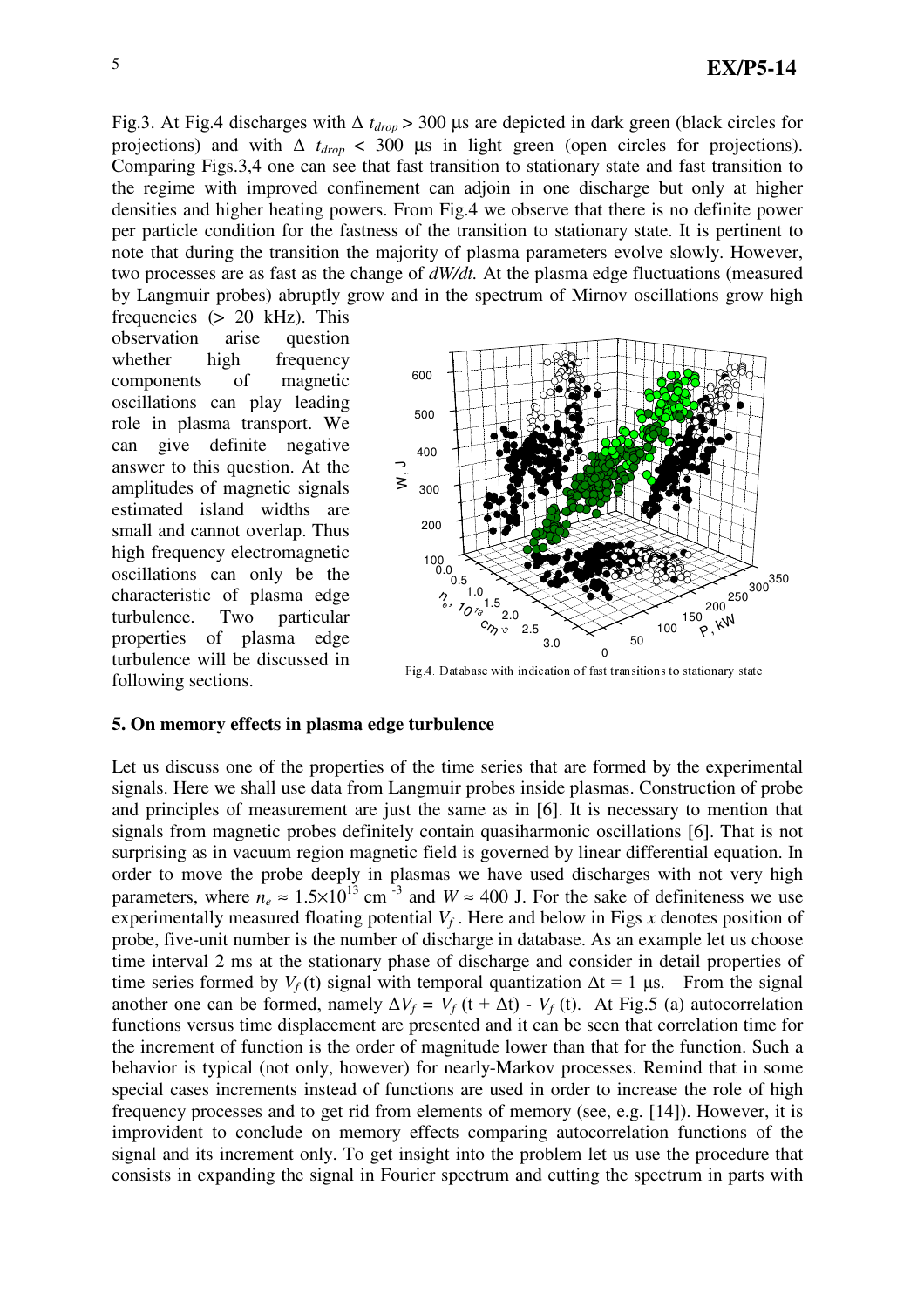

this for parts of spectrum signals autocorrelation functions are calculated. The results of analysis are presented at Fig.5 (bd). It can be seen that autocorrelation times for the parts of spectra are significantly larger than those of  $V_f$  and  $\Delta V_f$ . For parts of spectra autocorrelation functions differ little that indicate existence of long-living structures in plasma. We have not depicted in Fig.5 high-frequency  $components (> 100 kHz)$ 

the help of filters. After

Fig.5. Autocorrelation functions of  $V_f(t)$  (black) and its increment  $\Delta V_f(t) =$  $V_f(t+\Delta t)$ ) -  $V_f(t)$  (red) (a) and the same for different spectrum intervals (b - e)

as spectra are rather narrow [6] and as we see below their contribution to experimentally measured turbulent flux is negligible.

## **6. Is it possible to use experimentally measured turbulent flux for quantitative transport analysis?**

Nowadays it is commonly accepted that transport at the edge is dominated by plasma turbulence. Similarities in the characteristics and structure of edge turbulence between different confinement devices were found (see, e.g., Ref [7], the review). The most frequently used method of edge turbulence analysis is based on the use of Langmuir probes. In many cases so-called turbulent flux is used for transport analysis. Let us remind briefly the physical foundation for this approach. At the first stage, common part of charged particles drift is used, namely electric drift. In so doing this part cause local flux of particles  $nv =$ *nc[E*×*B]/B 2* . Here *n, v, c, E, B* are density, velocity, velocity of light, electric and magnetic field respectively. Bold type denotes vectors. At small plasma pressures ( $\beta \ll 1$ )  $B^2$  can be replaced by its vacuum value. In order to replace *B* by its vacuum value one is led to use electrostatic paradigm that cannot be justified experimentally [6]. With this (assuming in addition large wave lengths in longitudinal direction) quantity  $\Gamma = n_c c(\Delta \Phi / \Delta \theta)$ , */B* in a leading order is the normal component of turbulent particle flux caused by electric drift. Here,  $\Phi$  is the plasma electric potential, wavy subscript denotes oscillations,  $\theta$  is the poloidal angle on the magnetic surface. However, it is necessary to mention that Langmuir probes are measuring not *n* and  $\Phi$  directly but floating potential  $V_f = \Phi + AkT_e/e$  and ion saturation current  $I_p \sim n (T_i + T_e)^{1/2}$ . Here, *A* is the constant (*A* ~ 3 in the case of hydrogen), *k* and *e* are the Boltzmann constant and electric charge, respectively. Therefore, in majority of investigations temperature fluctuations are postulated to be negligible. Taking into account electron temperature fluctuations [15] leads to visible change of turbulent flux and its statistical properties. Therefore, there are many physical limitations on turbulent flux measurement accuracy. It seems reasonable to estimate availability of turbulent flux measurements for transport analysis experimentally. For this purpose we select typical discharge from L-2M database that has transport transition to the regime with better confinement. Results are depicted at Fig.6. Probe for measurement of turbulent flux is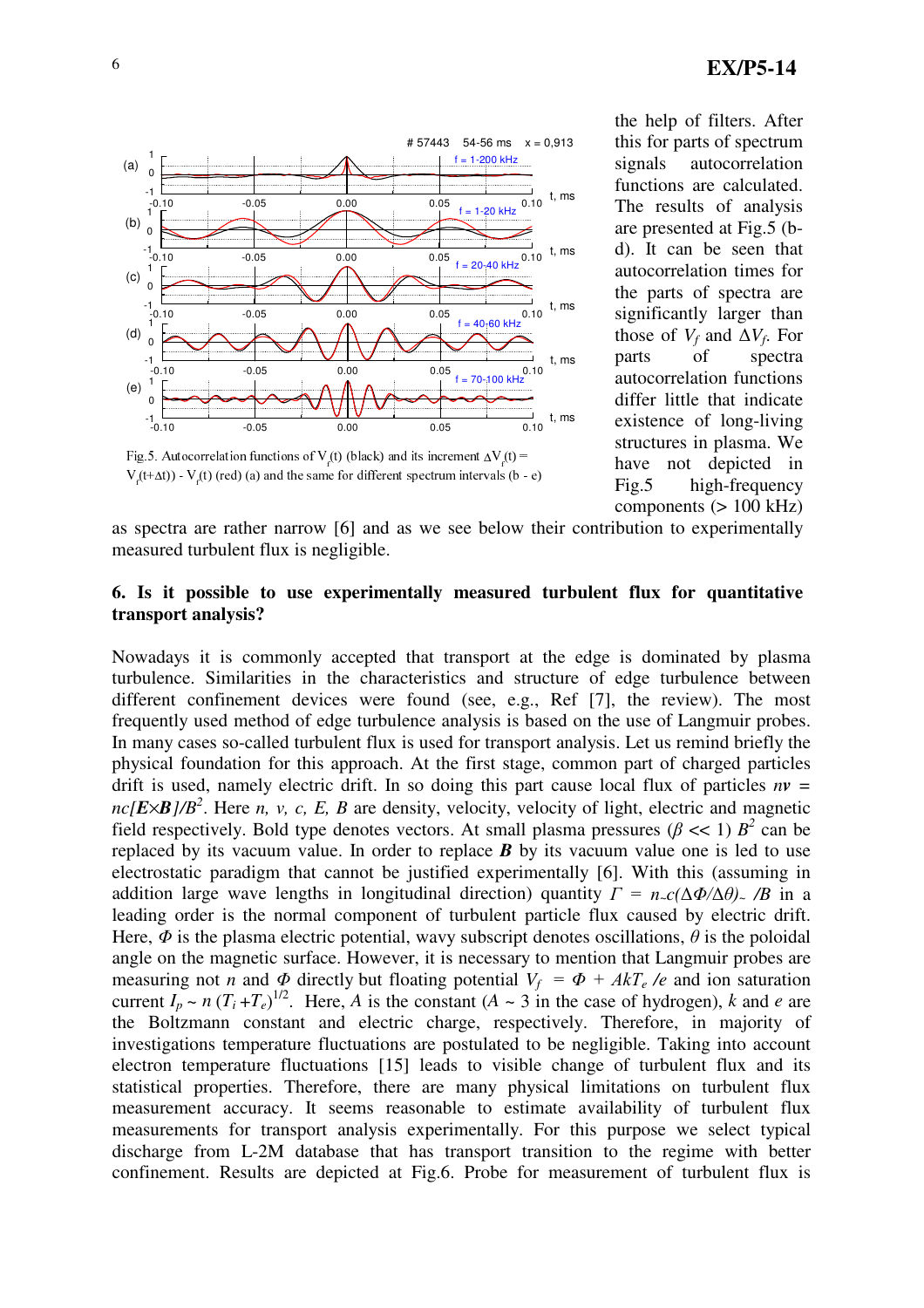

presented in detail in [6]. Fig.6 presents from top to bottom plasma energy measured with the help of diamagnetic loop, turbulent flux versus time and averaged turbulent flux module. Negative flux is directed outwards. Experimentally obtained turbulent flux was averaged with respect to time over 1 ms window that was moving with time. Comparing of average turbulent flux curve to plasma energy immediately leads to contradiction. If suppose that strong increase in average flux value is

responsible for saturation of energy it is unclear why strong decrease does not lead to corresponding renewal of growth and vice versa. It is important to mention that impact of high frequencies in average flux ( $> 50$  kHz in  $I<sub>p</sub>$  and  $V<sub>f</sub>$ ) is negligible. Let us present another illustration of turbulent flux behavior. At Fig.7 we present turbulent flux obtained in different

discharges and different probe locations *x.* As it can be seen turbulent flux definitely reverses (negative values mean outwards). Previously such a behavior was found inside large externally imposed magnetic island [16]. There are strong grounds for believing in absence of large magnetic island with  $\mu = 2/3$ . Vacuum magnetic surfaces do not contain such an island, island width that can be produced by plasma induced fields was estimated in [6] on the base of magnetic measurements of oscillating fields and is



small  $(-0.1 \text{ cm})$ . Attractive hypothesis that at the edge of plasma is located double layer with outward/inward flux whose confining properties are strongly dependent on fluctuation level breaks if consider experimental observations of plasma behavior very close to separatrix after the transition to the regime with better confinement.